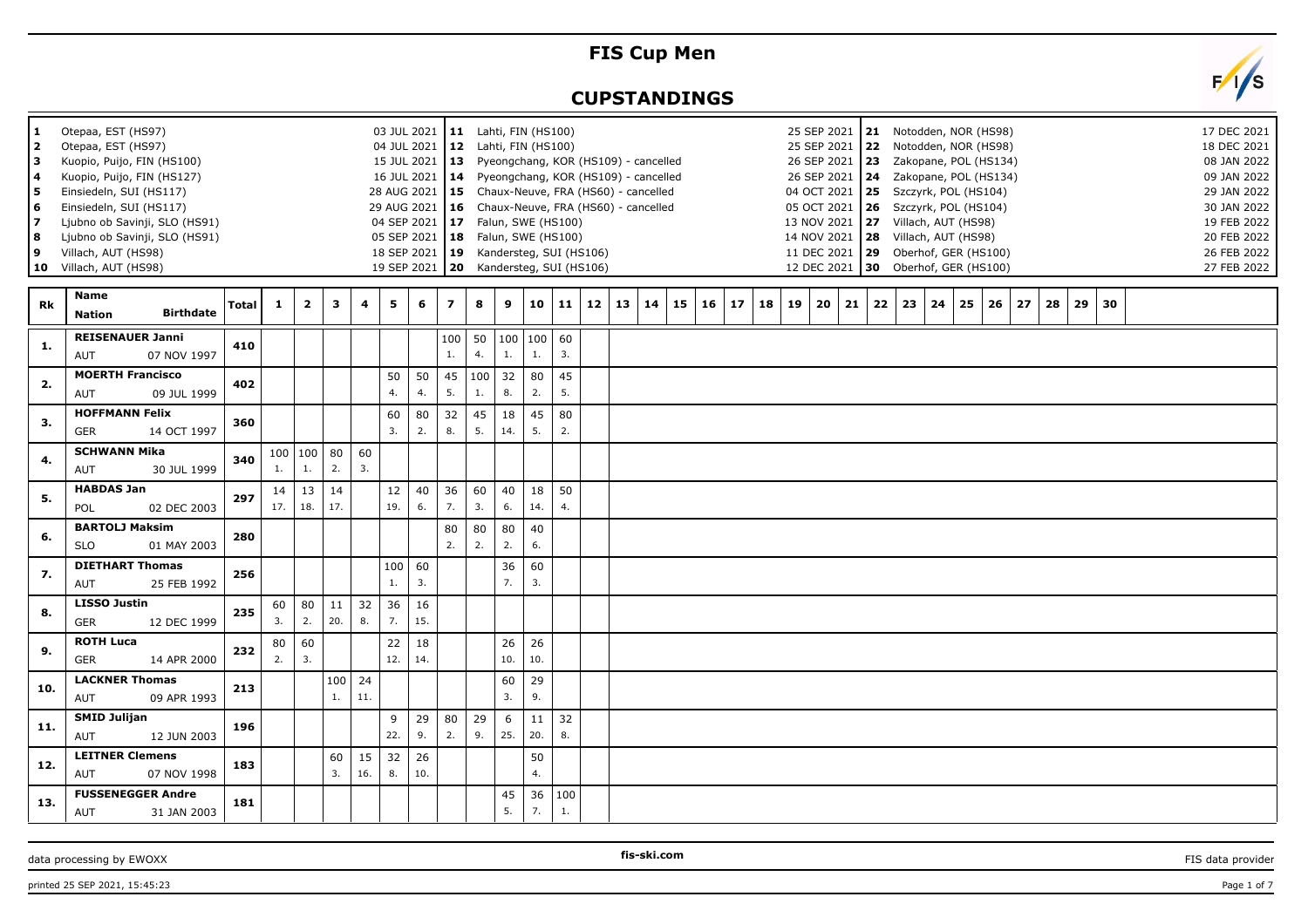| Rk  | Name<br><b>Birthdate</b>                         | Total | $\mathbf{1}$        | $\overline{2}$ | $\mathbf{3}$ | 4        | 5                     | 6         | $\overline{z}$ | 8                     | 9        | 10                  |          | $11 \mid 12$ | 13 | 14 | $15 \mid 16$ | 17 | 18 | 19 | 20 | 21 | 22 | 23 | 24 | 25 | 26 | 27 | 28 | 29 | 30 |  |  |  |
|-----|--------------------------------------------------|-------|---------------------|----------------|--------------|----------|-----------------------|-----------|----------------|-----------------------|----------|---------------------|----------|--------------|----|----|--------------|----|----|----|----|----|----|----|----|----|----|----|----|----|----|--|--|--|
|     | Nation                                           |       |                     |                |              |          |                       |           |                |                       |          |                     |          |              |    |    |              |    |    |    |    |    |    |    |    |    |    |    |    |    |    |  |  |  |
| 14. | <b>AIGNER Clemens</b>                            | 180   |                     |                |              |          | 80<br>2.              | 100<br>1. |                |                       |          |                     |          |              |    |    |              |    |    |    |    |    |    |    |    |    |    |    |    |    |    |  |  |  |
|     | 02 FEB 1993<br>AUT<br><b>RUPITSCH Markus</b>     |       |                     |                |              |          |                       |           |                |                       |          |                     |          |              |    |    |              |    |    |    |    |    |    |    |    |    |    |    |    |    |    |  |  |  |
| 15. | 08 NOV 1997<br>AUT                               | 169   | 50<br>4.            | 45<br>5.       | 29<br>9.     | 45<br>5. |                       |           |                |                       |          |                     |          |              |    |    |              |    |    |    |    |    |    |    |    |    |    |    |    |    |    |  |  |  |
|     | <b>MEDWED Elias</b>                              |       |                     |                |              |          | 40                    | 36        |                |                       | 50       | 24                  |          |              |    |    |              |    |    |    |    |    |    |    |    |    |    |    |    |    |    |  |  |  |
| 16. | 12 JAN 2002<br>AUT                               | 150   |                     |                |              |          | 6.                    | 7.        |                |                       | 4.       | 11.                 |          |              |    |    |              |    |    |    |    |    |    |    |    |    |    |    |    |    |    |  |  |  |
|     | <b>NOUSIAINEN Eetu</b>                           | 140   |                     |                | 40           | 100      |                       |           |                |                       |          |                     |          |              |    |    |              |    |    |    |    |    |    |    |    |    |    |    |    |    |    |  |  |  |
| 17. | 29 APR 1997<br>FIN                               |       |                     |                | 6.           | 1.       |                       |           |                |                       |          |                     |          |              |    |    |              |    |    |    |    |    |    |    |    |    |    |    |    |    |    |  |  |  |
| 18. | <b>WOERGOETTER Marco</b>                         | 133   |                     |                |              |          | 14                    | 32        | 29             | 16                    | 22       | 20                  |          |              |    |    |              |    |    |    |    |    |    |    |    |    |    |    |    |    |    |  |  |  |
|     | 16 OCT 2002<br>AUT                               |       |                     |                |              |          | 17.                   | 8.        | 9.             | 15.                   | 12.      | 13.                 |          |              |    |    |              |    |    |    |    |    |    |    |    |    |    |    |    |    |    |  |  |  |
| 19. | <b>MUELLER Markus</b>                            | 132   | 26                  | 40             | 16           | 50       |                       |           |                |                       |          |                     |          |              |    |    |              |    |    |    |    |    |    |    |    |    |    |    |    |    |    |  |  |  |
|     | 17 JUL 2002<br>AUT                               |       | 10.                 | 6.             | 15.          | 4.       |                       |           |                |                       |          |                     |          |              |    |    |              |    |    |    |    |    |    |    |    |    |    |    |    |    |    |  |  |  |
| 19. | <b>SCHULER Andreas</b>                           | 132   |                     |                | 50           | 40       | 18                    | 24        |                |                       |          |                     |          |              |    |    |              |    |    |    |    |    |    |    |    |    |    |    |    |    |    |  |  |  |
|     | 30 DEC 1995<br>SUI                               |       |                     |                | 4.           | 6.       | 14.                   | 11.       |                |                       |          |                     |          |              |    |    |              |    |    |    |    |    |    |    |    |    |    |    |    |    |    |  |  |  |
| 21. | <b>NIZNIK Adam</b>                               | 131   | $16 \mid 29$<br>15. | 9.             |              |          |                       | 14<br>17. | 8<br>23.       | 22<br>12.             |          | 6<br>25.            | 36<br>7. |              |    |    |              |    |    |    |    |    |    |    |    |    |    |    |    |    |    |  |  |  |
|     | 07 OCT 2002<br>POL<br><b>AIGRO Artti</b>         |       |                     |                |              |          |                       |           |                |                       |          |                     |          |              |    |    |              |    |    |    |    |    |    |    |    |    |    |    |    |    |    |  |  |  |
| 22. | EST<br>29 AUG 1999                               | 125   | 45<br>5.            | 50<br>4.       |              |          |                       |           |                |                       | 29<br>9. | $\mathbf{1}$<br>30. |          |              |    |    |              |    |    |    |    |    |    |    |    |    |    |    |    |    |    |  |  |  |
|     | <b>ORTNER Maximilian</b>                         |       | 36                  | 24             |              |          |                       |           | 26             | 18                    |          | 14                  |          |              |    |    |              |    |    |    |    |    |    |    |    |    |    |    |    |    |    |  |  |  |
| 23. | 04 JUN 2002<br>AUT                               | 118   | 7.                  | 11.            |              |          |                       |           | 10.            | 14.                   |          | 17.                 |          |              |    |    |              |    |    |    |    |    |    |    |    |    |    |    |    |    |    |  |  |  |
| 24. | <b>RAINER Stefan</b>                             |       | 29                  | 36             | 15           | 36       |                       |           |                |                       |          |                     |          |              |    |    |              |    |    |    |    |    |    |    |    |    |    |    |    |    |    |  |  |  |
|     | 15 AUG 1999<br>AUT                               | 116   | 9.                  | 7.             | 16.          | 7.       |                       |           |                |                       |          |                     |          |              |    |    |              |    |    |    |    |    |    |    |    |    |    |    |    |    |    |  |  |  |
| 25. | <b>RAIMUND Philipp</b>                           | 112   |                     |                | 32           | 80       |                       |           |                |                       |          |                     |          |              |    |    |              |    |    |    |    |    |    |    |    |    |    |    |    |    |    |  |  |  |
|     | <b>GER</b><br>23 JUN 2000                        |       |                     |                | 8.           | 2.       |                       |           |                |                       |          |                     |          |              |    |    |              |    |    |    |    |    |    |    |    |    |    |    |    |    |    |  |  |  |
| 26. | <b>MOGEL Zak</b>                                 | 111   |                     |                |              |          |                       |           | 24             | 40                    | 15       | 32                  |          |              |    |    |              |    |    |    |    |    |    |    |    |    |    |    |    |    |    |  |  |  |
|     | <b>SLO</b><br>02 MAR 2001                        |       |                     |                |              |          |                       |           | 11.            | 6.                    | 16.      | 8.                  |          |              |    |    |              |    |    |    |    |    |    |    |    |    |    |    |    |    |    |  |  |  |
| 27. | <b>GRUSZKA Mateusz</b><br>04 APR 2001<br>POL     | 103   | 32<br>8.            | 32<br>8.       | 18<br>14.    | 6<br>25. | $\overline{2}$<br>29. |           | 6<br>25.       | $\overline{7}$<br>24. |          |                     |          |              |    |    |              |    |    |    |    |    |    |    |    |    |    |    |    |    |    |  |  |  |
|     | <b>HUBER Stefan</b>                              |       |                     |                |              |          | 45                    | 45        | 11             |                       |          |                     |          |              |    |    |              |    |    |    |    |    |    |    |    |    |    |    |    |    |    |  |  |  |
| 28. | AUT<br>08 MAR 1994                               | 101   |                     |                |              |          | 5.                    | 5.        | 20.            |                       |          |                     |          |              |    |    |              |    |    |    |    |    |    |    |    |    |    |    |    |    |    |  |  |  |
|     | <b>LANDERER Hannes</b>                           |       |                     |                |              |          |                       |           | 40             | 32                    | 14       | 13                  |          |              |    |    |              |    |    |    |    |    |    |    |    |    |    |    |    |    |    |  |  |  |
| 29. | 20 OCT 2002<br>AUT                               | 99    |                     |                |              |          |                       |           | 6.             | 8.                    | 17.      | 18.                 |          |              |    |    |              |    |    |    |    |    |    |    |    |    |    |    |    |    |    |  |  |  |
| 30. | <b>VITEZ Patrik</b>                              | 85    |                     |                |              |          |                       |           | 14             | 36                    | 20       | 15                  |          |              |    |    |              |    |    |    |    |    |    |    |    |    |    |    |    |    |    |  |  |  |
|     | <b>SLO</b><br>14 JUN 1998                        |       |                     |                |              |          |                       |           | 17.            | 7.                    | 13.      | 16.                 |          |              |    |    |              |    |    |    |    |    |    |    |    |    |    |    |    |    |    |  |  |  |
| 31. | <b>PRESECNIK Jernej</b>                          | 76    |                     |                |              |          |                       |           | 50             | 26                    |          |                     |          |              |    |    |              |    |    |    |    |    |    |    |    |    |    |    |    |    |    |  |  |  |
|     | <b>SLO</b><br>18 JAN 2002                        |       |                     |                |              |          |                       |           | 4.             | 10.                   |          |                     |          |              |    |    |              |    |    |    |    |    |    |    |    |    |    |    |    |    |    |  |  |  |
| 32. | <b>NOMME Martti</b><br><b>EST</b><br>07 AUG 1993 | 66    | 40<br>6.            | 26<br>10.      |              |          |                       |           |                |                       |          |                     |          |              |    |    |              |    |    |    |    |    |    |    |    |    |    |    |    |    |    |  |  |  |

printed 25 SEP 2021, 15:45:23 Page 2 of 7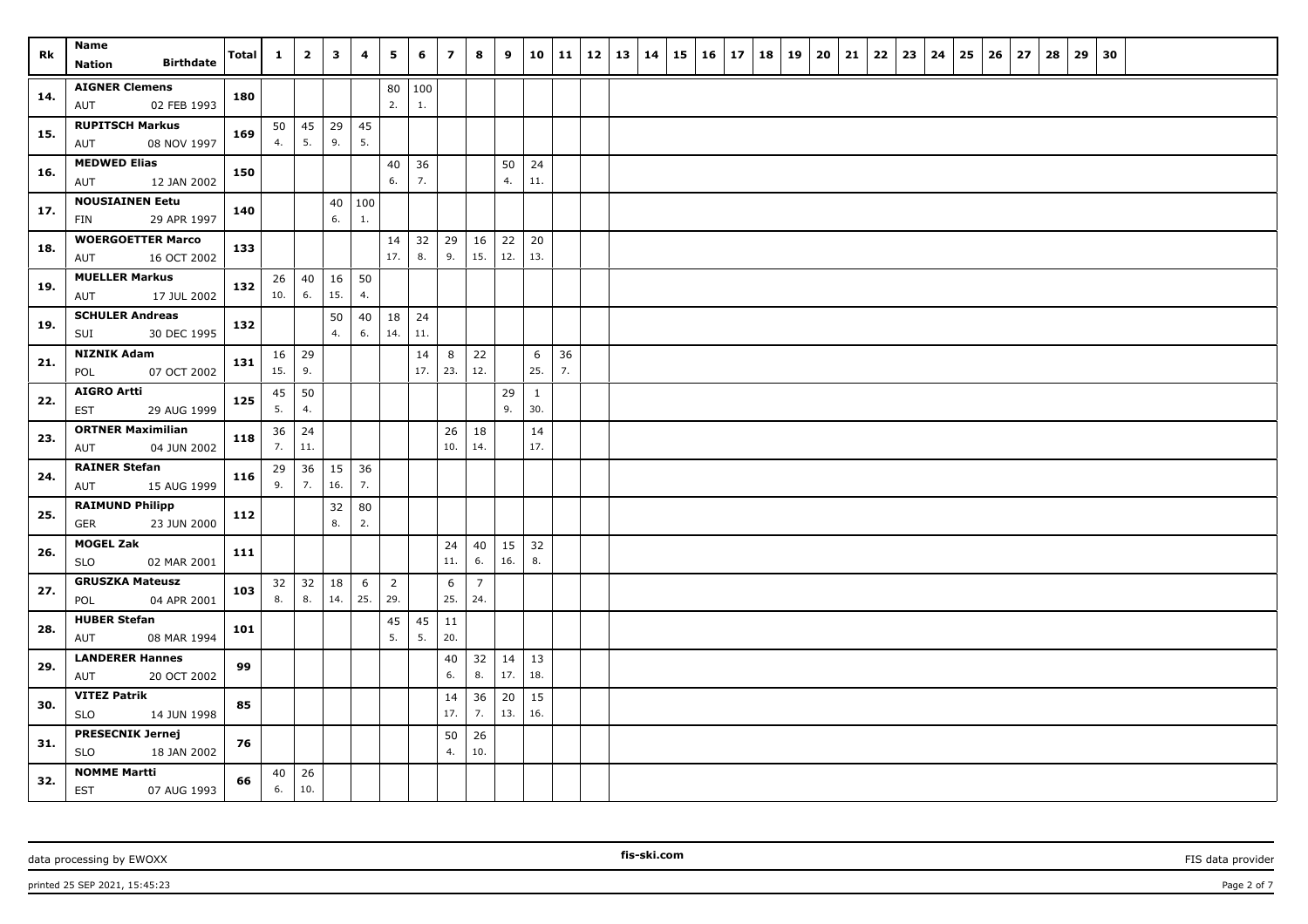| Rk  | Name                                        | Total | $\mathbf{1}$ | $\overline{2}$ | $\mathbf{3}$ | 4   | 5         | 6         | $\overline{\mathbf{z}}$ | 8            | 9              |           | 10 11 | $12 \mid 13 \mid$ | 14 | $15 \mid 16 \mid$ | 17 | 18 | 19 | 20 | 21 | 22 | 23 | 24 | 25 | 26 | 27 | 28 | 29 | 30 |  |  |  |
|-----|---------------------------------------------|-------|--------------|----------------|--------------|-----|-----------|-----------|-------------------------|--------------|----------------|-----------|-------|-------------------|----|-------------------|----|----|----|----|----|----|----|----|----|----|----|----|----|----|--|--|--|
|     | <b>Birthdate</b><br><b>Nation</b>           |       |              |                |              |     |           |           |                         |              |                |           |       |                   |    |                   |    |    |    |    |    |    |    |    |    |    |    |    |    |    |  |  |  |
| 32. | <b>ZAPOTOCZNY Szymon</b>                    | 66    | 24           | $\mathbf{1}$   |              |     |           | 9         | $12\,$                  | 8            | $\overline{2}$ | 10        |       |                   |    |                   |    |    |    |    |    |    |    |    |    |    |    |    |    |    |  |  |  |
|     | 06 MAY 2003<br>POL                          |       | 11.          | 30.            |              |     |           | 22.       | 19.                     | 23.          | 29.            | 21.       |       |                   |    |                   |    |    |    |    |    |    |    |    |    |    |    |    |    |    |  |  |  |
| 34. | <b>SIEGEL David</b>                         | 65    |              |                | 36           | 29  |           |           |                         |              |                |           |       |                   |    |                   |    |    |    |    |    |    |    |    |    |    |    |    |    |    |  |  |  |
|     | 28 AUG 1996<br><b>GER</b>                   |       |              |                | 7.           | 9.  |           |           |                         |              |                |           |       |                   |    |                   |    |    |    |    |    |    |    |    |    |    |    |    |    |    |  |  |  |
| 35. | <b>VALTO Kasperi</b>                        | 63    | 13           | 12             |              | 9   |           |           |                         |              |                |           | 29    |                   |    |                   |    |    |    |    |    |    |    |    |    |    |    |    |    |    |  |  |  |
|     | 03 JUL 2003<br>FIN                          |       | 18.          | 19.            |              | 22. |           |           |                         |              |                |           | 9.    |                   |    |                   |    |    |    |    |    |    |    |    |    |    |    |    |    |    |  |  |  |
| 36. | <b>RESINGER Peter</b><br>AUT<br>28 JUN 2000 | 61    |              |                |              |     | 26<br>10. | 10<br>21. | 13<br>18.               | 12<br>19.    |                |           |       |                   |    |                   |    |    |    |    |    |    |    |    |    |    |    |    |    |    |  |  |  |
|     | <b>KRAUS Marinus</b>                        |       |              |                |              |     |           |           |                         |              |                |           |       |                   |    |                   |    |    |    |    |    |    |    |    |    |    |    |    |    |    |  |  |  |
| 37. | <b>GER</b><br>13 FEB 1991                   | 56    |              |                |              |     | 15<br>16. | 22<br>12. | 9<br>22.                | 10<br>21.    |                |           |       |                   |    |                   |    |    |    |    |    |    |    |    |    |    |    |    |    |    |  |  |  |
|     | <b>JOJKO Arkadiusz</b>                      |       | 20           | 10             |              | 14  | 11        |           |                         |              |                |           |       |                   |    |                   |    |    |    |    |    |    |    |    |    |    |    |    |    |    |  |  |  |
| 38. | 30 AUG 2002<br>POL                          | 55    | 13.          | 21.            |              | 17. | 20.       |           |                         |              |                |           |       |                   |    |                   |    |    |    |    |    |    |    |    |    |    |    |    |    |    |  |  |  |
|     | <b>BAER Moritz</b>                          |       |              |                | 45           | 10  |           |           |                         |              |                |           |       |                   |    |                   |    |    |    |    |    |    |    |    |    |    |    |    |    |    |  |  |  |
| 38. | 16 MAY 1997<br>GER                          | 55    |              |                | 5.           | 21. |           |           |                         |              |                |           |       |                   |    |                   |    |    |    |    |    |    |    |    |    |    |    |    |    |    |  |  |  |
|     | <b>ZHOU Xiaoyang</b>                        |       | 18           | 20             |              |     |           |           |                         |              | 9              | 5         |       |                   |    |                   |    |    |    |    |    |    |    |    |    |    |    |    |    |    |  |  |  |
| 40. | 24 SEP 2002<br><b>CHN</b>                   | 52    | 14.          | 13.            |              |     |           |           |                         |              | 22.            | 26.       |       |                   |    |                   |    |    |    |    |    |    |    |    |    |    |    |    |    |    |  |  |  |
|     | <b>OBERSTEINER Louis</b>                    |       |              |                |              |     |           |           |                         |              | $\overline{4}$ | 8         | 40    |                   |    |                   |    |    |    |    |    |    |    |    |    |    |    |    |    |    |  |  |  |
| 40. | AUT<br>10 AUG 2004                          | 52    |              |                |              |     |           |           |                         |              | 27.            | 23.       | 6.    |                   |    |                   |    |    |    |    |    |    |    |    |    |    |    |    |    |    |  |  |  |
| 42. | <b>KYTOSAHO Niko</b>                        | 48    |              |                |              |     |           |           |                         |              | 26             | 22        |       |                   |    |                   |    |    |    |    |    |    |    |    |    |    |    |    |    |    |  |  |  |
|     | FIN<br>18 DEC 1999                          |       |              |                |              |     |           |           |                         |              | 10.            | 12.       |       |                   |    |                   |    |    |    |    |    |    |    |    |    |    |    |    |    |    |  |  |  |
| 43. | <b>INSAM Alex</b>                           | 46    |              |                | 24           | 22  |           |           |                         |              |                |           |       |                   |    |                   |    |    |    |    |    |    |    |    |    |    |    |    |    |    |  |  |  |
|     | ITA<br>19 DEC 1997                          |       |              |                | 11.          | 12. |           |           |                         |              |                |           |       |                   |    |                   |    |    |    |    |    |    |    |    |    |    |    |    |    |    |  |  |  |
| 44. | <b>MERILAEINEN Eetu</b>                     | 44    |              |                | 24           | 20  |           |           |                         |              |                |           |       |                   |    |                   |    |    |    |    |    |    |    |    |    |    |    |    |    |    |  |  |  |
|     | 19 APR 1997<br>FIN                          |       |              |                | 11.          | 13. |           |           |                         |              |                |           |       |                   |    |                   |    |    |    |    |    |    |    |    |    |    |    |    |    |    |  |  |  |
| 44. | <b>MALTSEV Kevin</b>                        | 44    | $22 \mid 22$ |                |              |     |           |           |                         |              |                |           |       |                   |    |                   |    |    |    |    |    |    |    |    |    |    |    |    |    |    |  |  |  |
|     | <b>EST</b><br>04 JUL 2000                   |       | 12.          | 12.            |              |     |           |           |                         |              |                |           |       |                   |    |                   |    |    |    |    |    |    |    |    |    |    |    |    |    |    |  |  |  |
| 46. | <b>GEYER Luca</b>                           | 42    |              |                |              |     | 29<br>9.  | 13<br>18. |                         |              |                |           |       |                   |    |                   |    |    |    |    |    |    |    |    |    |    |    |    |    |    |  |  |  |
|     | GER<br>19 JUL 2002<br><b>VIDIC Matija</b>   |       |              |                |              |     |           |           |                         | 15           |                |           |       |                   |    |                   |    |    |    |    |    |    |    |    |    |    |    |    |    |    |  |  |  |
| 46. | <b>SLO</b><br>30 AUG 2000                   | 42    |              |                |              |     |           |           | 15<br>16.               | 16.          |                | 12<br>19. |       |                   |    |                   |    |    |    |    |    |    |    |    |    |    |    |    |    |    |  |  |  |
|     | <b>EKART Taj</b>                            |       |              |                |              |     |           |           | 22                      | 6            | 12             |           |       |                   |    |                   |    |    |    |    |    |    |    |    |    |    |    |    |    |    |  |  |  |
| 48. | <b>SLO</b><br>15 JUL 2004                   | 40    |              |                |              |     |           |           | 12.                     | 25.          | 19.            |           |       |                   |    |                   |    |    |    |    |    |    |    |    |    |    |    |    |    |    |  |  |  |
|     | <b>WROBEL Marcin</b>                        |       |              |                |              |     | 20        | 15        |                         | $\mathbf{3}$ | $\mathbf{1}$   |           |       |                   |    |                   |    |    |    |    |    |    |    |    |    |    |    |    |    |    |  |  |  |
| 49. | POL<br>01 NOV 2004                          | 39    |              |                |              |     | 13.       | 16.       |                         | 28.          | 30.            |           |       |                   |    |                   |    |    |    |    |    |    |    |    |    |    |    |    |    |    |  |  |  |
|     | <b>STRZINAR Marcel</b>                      |       |              |                |              |     |           |           | 18                      | 20           |                |           |       |                   |    |                   |    |    |    |    |    |    |    |    |    |    |    |    |    |    |  |  |  |
| 50. | <b>SLO</b><br>18 JAN 2002                   | 38    |              |                |              |     |           |           | 14.                     | 13.          |                |           |       |                   |    |                   |    |    |    |    |    |    |    |    |    |    |    |    |    |    |  |  |  |
| 51. | <b>HAUSWIRTH Sandro</b>                     | 36    |              |                |              |     | 16        | 20        |                         |              |                |           |       |                   |    |                   |    |    |    |    |    |    |    |    |    |    |    |    |    |    |  |  |  |
|     | SUI 29 AUG 2000                             |       |              |                |              |     | 15.       | 13.       |                         |              |                |           |       |                   |    |                   |    |    |    |    |    |    |    |    |    |    |    |    |    |    |  |  |  |

**fis-ski.com**

printed 25 SEP 2021, 15:45:23 Page 3 of 7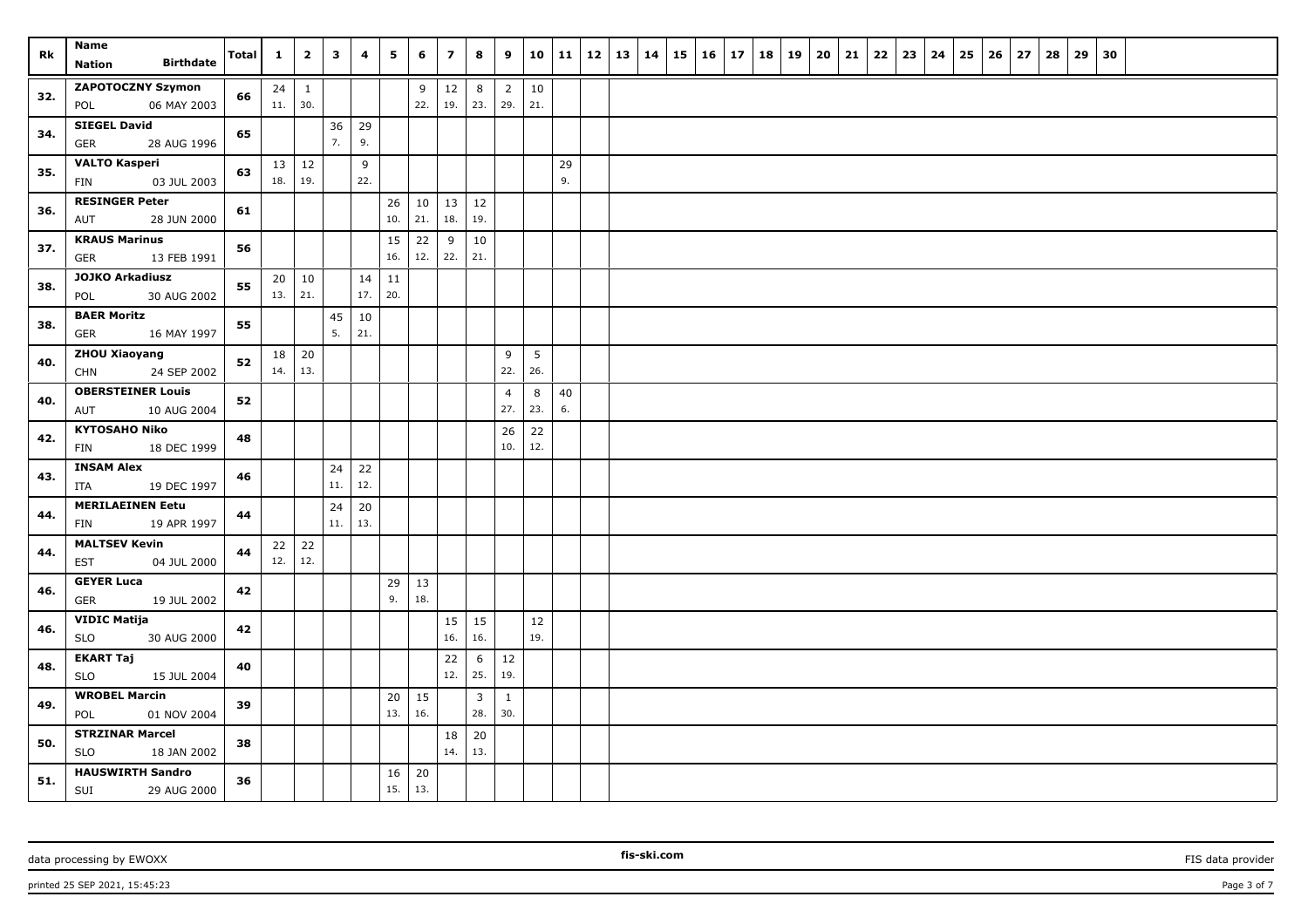| Rk  | Name<br><b>Birthdate</b><br>Nation                        | <b>Total</b> | $\mathbf{1}$   | $\overline{2}$ | $\mathbf{3}$ | 4         | 5   | 6   | $\overline{ }$ | 8        | 9         |                | 10 11     | $12 \mid 13$ | 14 | 15 | $16 \mid 17$ | 18 | 19 | 20 | 21 | 22 | 23 | 24 | 25 | 26 | 27 | 28 | 29 | 30 |  |  |
|-----|-----------------------------------------------------------|--------------|----------------|----------------|--------------|-----------|-----|-----|----------------|----------|-----------|----------------|-----------|--------------|----|----|--------------|----|----|----|----|----|----|----|----|----|----|----|----|----|--|--|
|     | <b>BAYER Ben</b>                                          |              |                |                |              |           | 24  | 12  |                |          |           |                |           |              |    |    |              |    |    |    |    |    |    |    |    |    |    |    |    |    |  |  |
| 51. | <b>GER</b><br>17 JUN 2004                                 | 36           |                |                |              |           | 11. | 19. |                |          |           |                |           |              |    |    |              |    |    |    |    |    |    |    |    |    |    |    |    |    |  |  |
|     | <b>KAVILO Henri</b>                                       |              |                |                | 8            |           |     |     |                |          |           |                | 26        |              |    |    |              |    |    |    |    |    |    |    |    |    |    |    |    |    |  |  |
| 53. | 05 JUL 1999<br>FIN                                        | 34           |                |                | 23.          |           |     |     |                |          |           |                | 10.       |              |    |    |              |    |    |    |    |    |    |    |    |    |    |    |    |    |  |  |
| 53. | <b>ZAVRSNIK Gorazd</b>                                    | 34           |                |                |              |           |     |     | 10             | 24       |           |                |           |              |    |    |              |    |    |    |    |    |    |    |    |    |    |    |    |    |  |  |
|     | <b>SLO</b><br>21 APR 2003                                 |              |                |                |              |           |     |     | 21.            | 11.      |           |                |           |              |    |    |              |    |    |    |    |    |    |    |    |    |    |    |    |    |  |  |
| 55. | <b>WEIGEL Cedrik</b>                                      | 33           |                |                |              |           | 13  | 6   |                | 14       |           |                |           |              |    |    |              |    |    |    |    |    |    |    |    |    |    |    |    |    |  |  |
|     | <b>GER</b><br>15 DEC 1998                                 |              |                |                |              |           | 18. | 25. |                | 17.      |           |                |           |              |    |    |              |    |    |    |    |    |    |    |    |    |    |    |    |    |  |  |
| 56. | <b>WIENERROITHER Julian</b><br>05 JUL 1999<br>AUT         | 32           |                |                |              |           |     |     |                |          | 16<br>15. | 16<br>15.      |           |              |    |    |              |    |    |    |    |    |    |    |    |    |    |    |    |    |  |  |
|     | <b>MASLE Rok</b>                                          |              |                |                |              |           |     |     |                |          |           |                |           |              |    |    |              |    |    |    |    |    |    |    |    |    |    |    |    |    |  |  |
| 57. | 20 APR 2004<br><b>SLO</b>                                 | 31           |                |                |              |           |     |     | 22<br>12.      | 9<br>22. |           |                |           |              |    |    |              |    |    |    |    |    |    |    |    |    |    |    |    |    |  |  |
|     | <b>KINNUNEN Tuomas</b>                                    |              | 6              |                |              |           |     |     |                |          |           |                | 24        |              |    |    |              |    |    |    |    |    |    |    |    |    |    |    |    |    |  |  |
| 58. | 27 NOV 2005<br>FIN                                        | 30           | 25.            |                |              |           |     |     |                |          |           |                | 11.       |              |    |    |              |    |    |    |    |    |    |    |    |    |    |    |    |    |  |  |
| 59. | <b>JONIAK Klemens</b>                                     | 28           | 15             | 11             |              |           |     |     |                |          |           | $\overline{2}$ |           |              |    |    |              |    |    |    |    |    |    |    |    |    |    |    |    |    |  |  |
|     | 02 MAR 2005<br>POL                                        |              | 16.            | 20.            |              |           |     |     |                |          |           | 29.            |           |              |    |    |              |    |    |    |    |    |    |    |    |    |    |    |    |    |  |  |
| 59. | JOJKO Szymon                                              | 28           | 9              | 8              |              |           |     | 1   | 5              | 5        |           |                |           |              |    |    |              |    |    |    |    |    |    |    |    |    |    |    |    |    |  |  |
|     | POL<br>24 JUL 2001                                        |              | 22.            | 23.            |              |           |     | 30. | 26.            | 26.      |           |                |           |              |    |    |              |    |    |    |    |    |    |    |    |    |    |    |    |    |  |  |
| 59. | <b>LEJSEK Frantisek</b>                                   | 28           | 12             | 16             |              |           |     |     |                |          |           |                |           |              |    |    |              |    |    |    |    |    |    |    |    |    |    |    |    |    |  |  |
|     | CZE<br>05 APR 2002                                        |              | 19.            | 15.            |              |           |     |     |                |          |           |                |           |              |    |    |              |    |    |    |    |    |    |    |    |    |    |    |    |    |  |  |
| 62. | <b>MAATTA Jarkko</b>                                      | 27           |                |                | 26<br>10.    | 1<br>30.  |     |     |                |          |           |                |           |              |    |    |              |    |    |    |    |    |    |    |    |    |    |    |    |    |  |  |
|     | FIN<br>28 DEC 1994                                        |              |                |                |              |           |     |     |                |          |           |                |           |              |    |    |              |    |    |    |    |    |    |    |    |    |    |    |    |    |  |  |
| 63. | <b>STRAND Soelve Jokerud</b><br><b>NOR</b><br>05 AUG 2000 | 26           |                |                |              | 26<br>10. |     |     |                |          |           |                |           |              |    |    |              |    |    |    |    |    |    |    |    |    |    |    |    |    |  |  |
|     | <b>SUNDAL Kristoffer Erikse</b>                           |              | $11 \mid 14$   |                |              |           |     |     |                |          |           |                |           |              |    |    |              |    |    |    |    |    |    |    |    |    |    |    |    |    |  |  |
| 64. | 07 FEB 2001<br><b>NOR</b>                                 | 25           | 20.            | 17.            |              |           |     |     |                |          |           |                |           |              |    |    |              |    |    |    |    |    |    |    |    |    |    |    |    |    |  |  |
|     | <b>MITTENDORFER Florian</b>                               |              |                |                |              |           |     |     | 16             |          |           | 9              |           |              |    |    |              |    |    |    |    |    |    |    |    |    |    |    |    |    |  |  |
| 64. | 23 SEP 1999<br>AUT                                        | 25           |                |                |              |           |     |     | 15.            |          |           | 22.            |           |              |    |    |              |    |    |    |    |    |    |    |    |    |    |    |    |    |  |  |
|     | <b>WATANABE Rikuta</b>                                    |              |                |                | 6            | 18        |     |     |                |          |           |                |           |              |    |    |              |    |    |    |    |    |    |    |    |    |    |    |    |    |  |  |
| 66. | <b>JPN</b><br>09 JUL 1995                                 | 24           |                |                | 25.          | 14.       |     |     |                |          |           |                |           |              |    |    |              |    |    |    |    |    |    |    |    |    |    |    |    |    |  |  |
| 67. | JOERGENSEN Sindre Ulv                                     | 23           | 8              | 15             |              |           |     |     |                |          |           |                |           |              |    |    |              |    |    |    |    |    |    |    |    |    |    |    |    |    |  |  |
|     | <b>NOR</b><br>13 JAN 2002                                 |              | 23.            | 16.            |              |           |     |     |                |          |           |                |           |              |    |    |              |    |    |    |    |    |    |    |    |    |    |    |    |    |  |  |
| 67. | <b>ALTER Markkus</b>                                      | 23           | $\overline{3}$ | $\overline{4}$ |              |           |     |     |                |          |           |                | 16        |              |    |    |              |    |    |    |    |    |    |    |    |    |    |    |    |    |  |  |
|     | EST<br>27 JUN 2002                                        |              | 28.            | 27.            |              |           |     |     |                |          |           |                | 15.       |              |    |    |              |    |    |    |    |    |    |    |    |    |    |    |    |    |  |  |
| 69. | <b>PALOSAARI Vilho</b>                                    | 22           |                |                |              |           |     |     |                |          |           |                | 22        |              |    |    |              |    |    |    |    |    |    |    |    |    |    |    |    |    |  |  |
|     | FIN<br>20 JUL 2004                                        |              |                |                |              |           |     |     |                |          |           |                | 12.       |              |    |    |              |    |    |    |    |    |    |    |    |    |    |    |    |    |  |  |
| 70. | <b>CHEN Zhe</b><br>CHN<br>09 MAR 1993                     | 20           |                |                |              |           |     |     |                |          |           |                | 20<br>13. |              |    |    |              |    |    |    |    |    |    |    |    |    |    |    |    |    |  |  |

**fis-ski.com**

printed 25 SEP 2021, 15:45:23 Page 4 of 7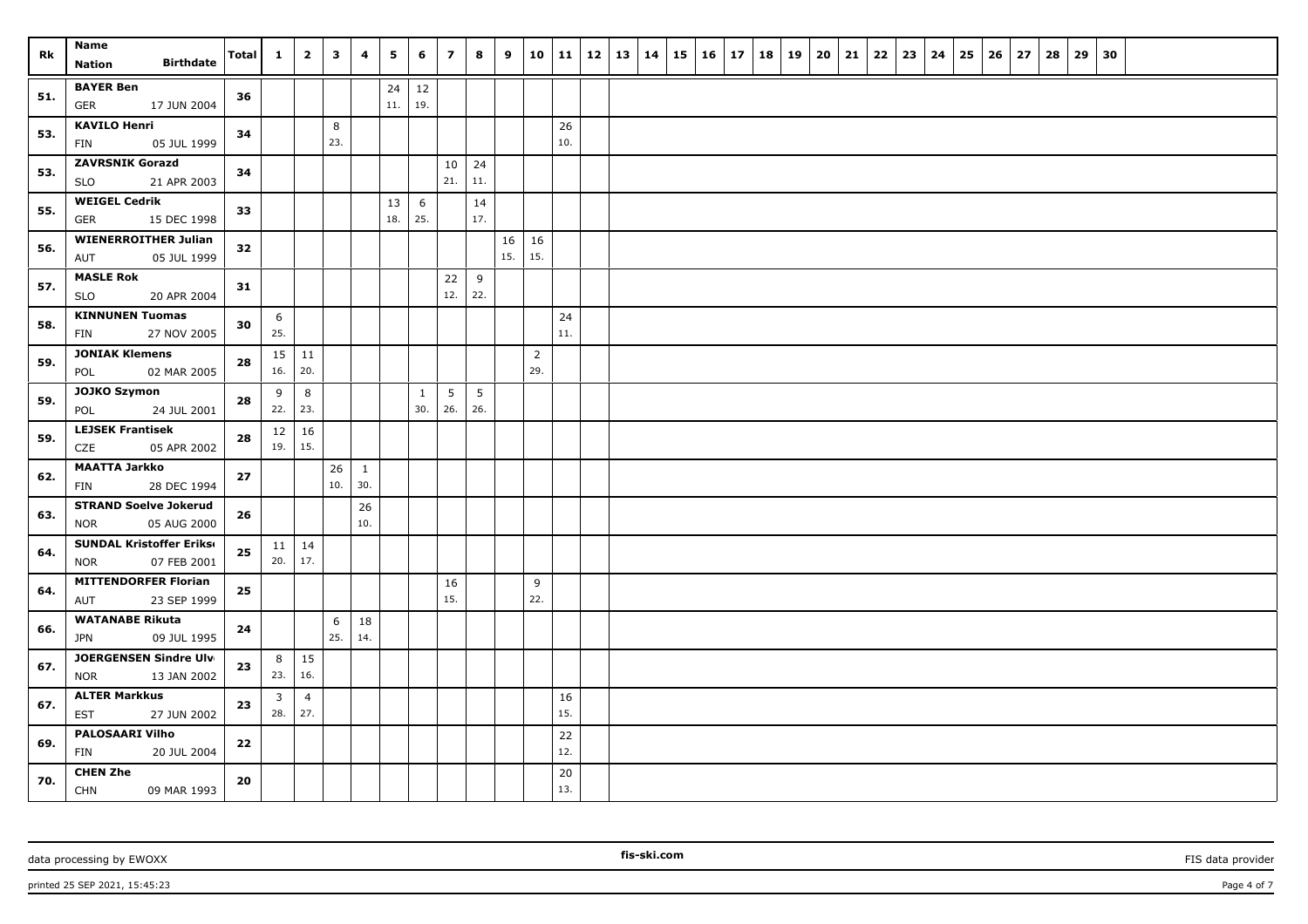| Rk  | <b>Name</b><br><b>Birthdate</b><br><b>Nation</b>          | <b>Total</b> | $\mathbf{1}$          | $\overline{2}$        | $\mathbf{3}$          | 4                      | 5                     | 6                     | $\overline{z}$                 | 8                     | 9         |                       | 10   11   |  | $12 \mid 13 \mid 14$ | 15 16 |  | $17 \mid 18 \mid 19$ | 20 | 21 | 22 | 23 | 24 | 25 | 26 | 27 | 28 | 29 | 30 |  |  |  |
|-----|-----------------------------------------------------------|--------------|-----------------------|-----------------------|-----------------------|------------------------|-----------------------|-----------------------|--------------------------------|-----------------------|-----------|-----------------------|-----------|--|----------------------|-------|--|----------------------|----|----|----|----|----|----|----|----|----|----|----|--|--|--|
| 70. | <b>ROMPPAINEN Paavo</b><br>15 JAN 2003<br>FIN             | 20           |                       | 6<br>25.              |                       |                        |                       |                       |                                |                       |           |                       | 14<br>17. |  |                      |       |  |                      |    |    |    |    |    |    |    |    |    |    |    |  |  |  |
| 70. | <b>BREIVIK Andreas Varsi</b><br>20 NOV 1997<br><b>NOR</b> | 20           |                       |                       | $\overline{7}$<br>24. | 13<br>18.              |                       |                       |                                |                       |           |                       |           |  |                      |       |  |                      |    |    |    |    |    |    |    |    |    |    |    |  |  |  |
| 70. | <b>JUROSZEK Kacper</b><br>05 JUN 2001<br>POL              | 20           |                       |                       | 20<br>13.             |                        |                       |                       |                                |                       |           |                       |           |  |                      |       |  |                      |    |    |    |    |    |    |    |    |    |    |    |  |  |  |
| 74. | <b>MAERKL Kilian</b><br><b>GER</b><br>10 APR 2000         | 19           |                       |                       | $\overline{4}$<br>27. | 8<br>23.               |                       |                       | $\overline{7}$<br>24.          |                       |           |                       |           |  |                      |       |  |                      |    |    |    |    |    |    |    |    |    |    |    |  |  |  |
| 74. | <b>SONG Qiwu</b><br><b>CHN</b><br>20 AUG 2001             | 19           | 10<br>21.             | 9<br>22.              |                       |                        |                       |                       |                                |                       |           |                       |           |  |                      |       |  |                      |    |    |    |    |    |    |    |    |    |    |    |  |  |  |
| 76. | <b>ZHEN Weijie</b><br><b>CHN</b><br>16 OCT 2003           | 18           |                       | 18<br>14.             |                       |                        |                       |                       |                                |                       |           |                       |           |  |                      |       |  |                      |    |    |    |    |    |    |    |    |    |    |    |  |  |  |
| 76. | <b>WANG Rui</b><br><b>CHN</b><br>24 FEB 2002              | 18           |                       |                       |                       |                        |                       |                       |                                |                       |           |                       | 18<br>14. |  |                      |       |  |                      |    |    |    |    |    |    |    |    |    |    |    |  |  |  |
| 76. | <b>KINDLIMANN Lars</b><br>SUI<br>28 NOV 2000              | 18           |                       |                       |                       |                        | $\overline{7}$<br>24. | 11<br>20.             |                                |                       |           |                       |           |  |                      |       |  |                      |    |    |    |    |    |    |    |    |    |    |    |  |  |  |
| 79. | <b>KULMITZER Dominik</b><br>12 AUG 2002<br>AUT            | 17           |                       |                       |                       |                        |                       |                       |                                |                       | 10<br>21. | $\overline{7}$<br>24. |           |  |                      |       |  |                      |    |    |    |    |    |    |    |    |    |    |    |  |  |  |
| 79. | <b>FUJITA Shinnosuke</b><br><b>JPN</b><br>21 NOV 2000     | 17           |                       |                       | 13<br>18.             | $\overline{4}$<br>27.  |                       |                       |                                |                       |           |                       |           |  |                      |       |  |                      |    |    |    |    |    |    |    |    |    |    |    |  |  |  |
| 79. | <b>CECON Francesco</b><br>ITA<br>13 NOV 2001              | 17           |                       |                       | 12<br>19.             | $5\phantom{.0}$<br>26. |                       |                       |                                |                       |           |                       |           |  |                      |       |  |                      |    |    |    |    |    |    |    |    |    |    |    |  |  |  |
| 82. | <b>HEIKKINEN Kalle</b><br>16 SEP 1999<br>FIN              | 16           |                       |                       |                       | 16<br>15.              |                       |                       |                                |                       |           |                       |           |  |                      |       |  |                      |    |    |    |    |    |    |    |    |    |    |    |  |  |  |
| 82. | <b>IMHOF Remo</b><br>SUI<br>19 NOV 2003                   | 16           |                       |                       |                       |                        | 8<br>23.              | $\bf 8$<br>23.        |                                |                       |           |                       |           |  |                      |       |  |                      |    |    |    |    |    |    |    |    |    |    |    |  |  |  |
| 84. | <b>LIENHER Maximilian</b><br>30 JAN 1999<br>AUT           | 15           |                       |                       |                       |                        |                       |                       | $\overline{4}$<br>27.          |                       | 11<br>20. |                       |           |  |                      |       |  |                      |    |    |    |    |    |    |    |    |    |    |    |  |  |  |
| 84. | <b>TAINIO Eemeli</b><br>FIN<br>09 APR 1997                | 15           |                       |                       |                       |                        |                       |                       |                                |                       |           |                       | 15<br>16. |  |                      |       |  |                      |    |    |    |    |    |    |    |    |    |    |    |  |  |  |
| 86. | <b>DEAN Decker</b><br><b>USA</b><br>08 AUG 2000           | 14           |                       |                       |                       |                        |                       |                       |                                | 14<br>17.             |           |                       |           |  |                      |       |  |                      |    |    |    |    |    |    |    |    |    |    |    |  |  |  |
| 86. | <b>FUCHS Eric</b><br>GER<br>08 MAY 2001                   | 14           |                       |                       |                       |                        | 6<br>25.              |                       |                                |                       | 8<br>23.  |                       |           |  |                      |       |  |                      |    |    |    |    |    |    |    |    |    |    |    |  |  |  |
| 86. | <b>SZOZDA Wiktor</b><br>POL<br>13 JUN 2006                | 14           | $\overline{7}$<br>24. | $\overline{7}$<br>24. |                       |                        |                       |                       |                                |                       |           |                       |           |  |                      |       |  |                      |    |    |    |    |    |    |    |    |    |    |    |  |  |  |
| 89. | <b>CAMPREGHER Andrea</b><br>ITA<br>20 JUN 2001            | 13           |                       |                       |                       |                        | $\overline{4}$<br>27. | $\overline{4}$<br>27. | $\overline{\mathbf{3}}$<br>28. | $\overline{2}$<br>29. |           |                       |           |  |                      |       |  |                      |    |    |    |    |    |    |    |    |    |    |    |  |  |  |

printed 25 SEP 2021, 15:45:23 Page 5 of 7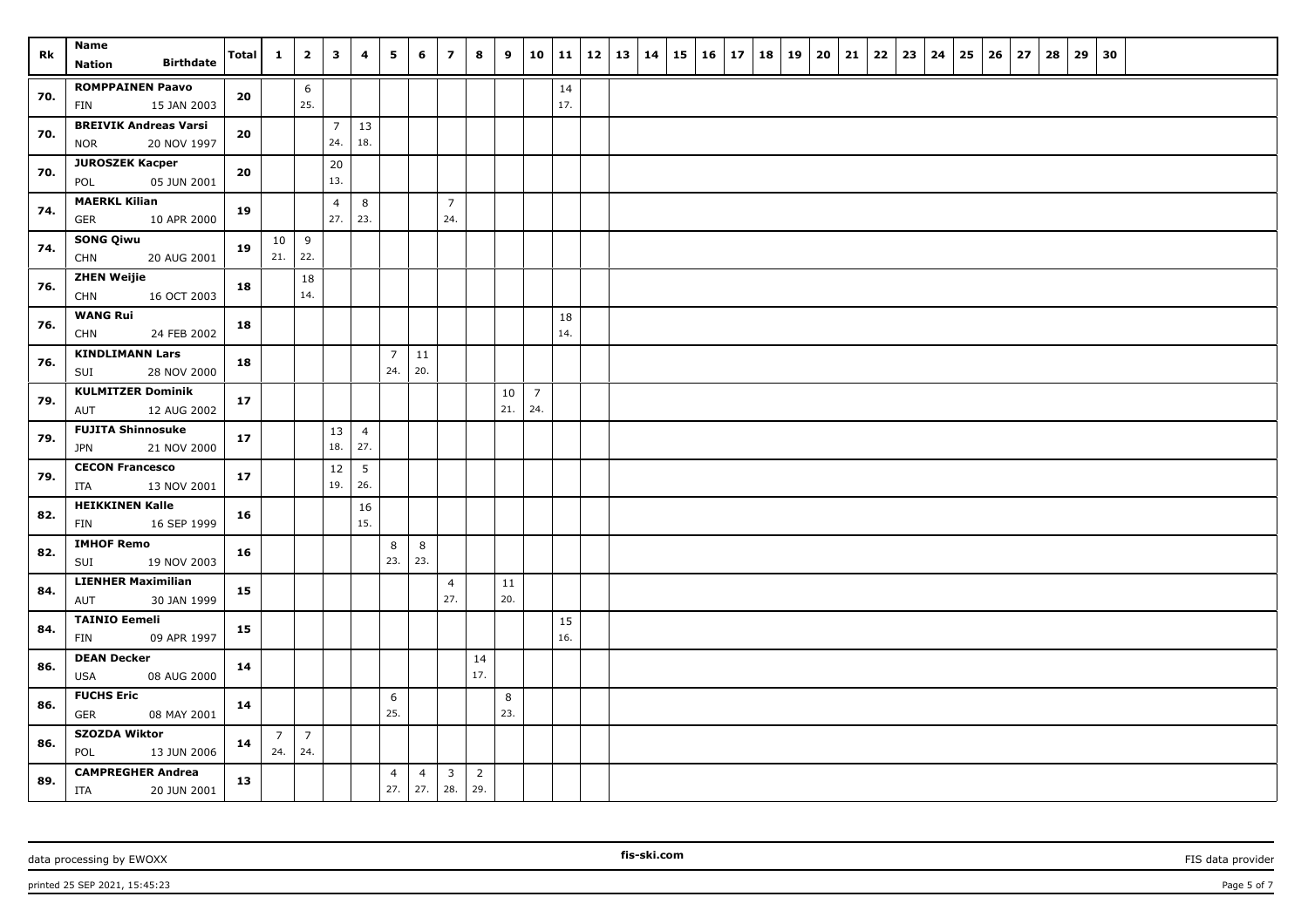| Rk   | Name                                              | Total | $\mathbf{1}$ | $\overline{2}$                 | $\overline{\mathbf{3}}$ | 4                     | $5^{\circ}$             | 6                              | $\overline{z}$ | 8   | 9   | 10                    |                       | 11   12   13   14 |  | $15 \mid 16 \mid 17$ |  | 18 | 19 | 20 | 21 | $22 \mid 23 \mid$ | 24 | 25 | 26 | 27 | 28 | 29 | 30 |  |  |
|------|---------------------------------------------------|-------|--------------|--------------------------------|-------------------------|-----------------------|-------------------------|--------------------------------|----------------|-----|-----|-----------------------|-----------------------|-------------------|--|----------------------|--|----|----|----|----|-------------------|----|----|----|----|----|----|----|--|--|
|      | <b>Birthdate</b><br>Nation                        |       |              |                                |                         |                       |                         |                                |                |     |     |                       |                       |                   |  |                      |  |    |    |    |    |                   |    |    |    |    |    |    |    |  |  |
| 89.  | <b>FAISST Jannik</b><br><b>GER</b><br>17 APR 2004 | 13    |              |                                |                         |                       | $10\,$<br>21.           | $\overline{\mathbf{3}}$<br>28. |                |     |     |                       |                       |                   |  |                      |  |    |    |    |    |                   |    |    |    |    |    |    |    |  |  |
|      | <b>AARDAL Johannes</b>                            |       |              |                                |                         |                       |                         |                                |                |     | 13  |                       |                       |                   |  |                      |  |    |    |    |    |                   |    |    |    |    |    |    |    |  |  |
| 89.  | 24 NOV 2004<br><b>NOR</b>                         | 13    |              |                                |                         |                       |                         |                                |                |     | 18. |                       |                       |                   |  |                      |  |    |    |    |    |                   |    |    |    |    |    |    |    |  |  |
| 89.  | <b>LIU Xin</b>                                    | 13    |              |                                |                         |                       |                         |                                |                |     |     |                       | 13                    |                   |  |                      |  |    |    |    |    |                   |    |    |    |    |    |    |    |  |  |
|      | <b>CHN</b><br>14 DEC 2001                         |       |              |                                |                         |                       |                         |                                |                |     |     |                       | 18.                   |                   |  |                      |  |    |    |    |    |                   |    |    |    |    |    |    |    |  |  |
| 93.  | <b>CUI Qihang</b><br><b>CHN</b><br>17 SEP 2003    | 12    |              |                                |                         |                       |                         |                                |                |     |     |                       | 12<br>19.             |                   |  |                      |  |    |    |    |    |                   |    |    |    |    |    |    |    |  |  |
| 93.  | <b>VIKEN Jonas</b>                                |       |              |                                |                         | 12                    |                         |                                |                |     |     |                       |                       |                   |  |                      |  |    |    |    |    |                   |    |    |    |    |    |    |    |  |  |
|      | 28 FEB 1997<br><b>NOR</b>                         | 12    |              |                                |                         | 19.                   |                         |                                |                |     |     |                       |                       |                   |  |                      |  |    |    |    |    |                   |    |    |    |    |    |    |    |  |  |
| 95.  | <b>CINTIMAR Muhammet In</b>                       | 11    |              |                                |                         | $\overline{7}$<br>24. |                         |                                |                |     |     | $\overline{4}$<br>27. |                       |                   |  |                      |  |    |    |    |    |                   |    |    |    |    |    |    |    |  |  |
|      | TUR<br>16 JUL 1997                                |       |              |                                |                         |                       |                         |                                |                |     |     |                       |                       |                   |  |                      |  |    |    |    |    |                   |    |    |    |    |    |    |    |  |  |
| 95.  | <b>BRESADOLA Giovanni</b><br>17 FEB 2001<br>ITA   | 11    |              |                                |                         | 11<br>20.             |                         |                                |                |     |     |                       |                       |                   |  |                      |  |    |    |    |    |                   |    |    |    |    |    |    |    |  |  |
|      | <b>HUANG Xuyu</b>                                 |       |              |                                |                         |                       |                         |                                |                |     |     |                       | 11                    |                   |  |                      |  |    |    |    |    |                   |    |    |    |    |    |    |    |  |  |
| 95.  | <b>CHN</b><br>18 FEB 2001                         | 11    |              |                                |                         |                       |                         |                                |                |     |     |                       | 20.                   |                   |  |                      |  |    |    |    |    |                   |    |    |    |    |    |    |    |  |  |
| 95.  | <b>BICKNER Kevin</b>                              | 11    |              |                                |                         |                       |                         |                                |                | 11  |     |                       |                       |                   |  |                      |  |    |    |    |    |                   |    |    |    |    |    |    |    |  |  |
|      | 23 SEP 1996<br>USA                                |       |              |                                |                         |                       |                         |                                |                | 20. |     |                       |                       |                   |  |                      |  |    |    |    |    |                   |    |    |    |    |    |    |    |  |  |
| 99.  | <b>ALATALKKARI Lauri-Mat</b>                      | 10    |              |                                |                         |                       |                         |                                |                |     |     |                       | 10                    |                   |  |                      |  |    |    |    |    |                   |    |    |    |    |    |    |    |  |  |
|      | 22 MAR 1993<br>FIN                                |       |              |                                |                         |                       |                         |                                |                |     |     |                       | 21.                   |                   |  |                      |  |    |    |    |    |                   |    |    |    |    |    |    |    |  |  |
| 99.  | <b>ALAMOMMO Andreas</b>                           | 10    |              |                                | 10                      |                       |                         |                                |                |     |     |                       |                       |                   |  |                      |  |    |    |    |    |                   |    |    |    |    |    |    |    |  |  |
|      | FIN<br>23 DEC 1998                                |       |              |                                | 21.                     |                       |                         |                                |                |     |     |                       |                       |                   |  |                      |  |    |    |    |    |                   |    |    |    |    |    |    |    |  |  |
| 99.  | <b>LYU YIxin</b>                                  | 10    | 5            | 5                              |                         |                       |                         |                                |                |     |     |                       |                       |                   |  |                      |  |    |    |    |    |                   |    |    |    |    |    |    |    |  |  |
|      | <b>CHN</b><br>15 MAY 2000                         |       | $26.$ 26.    |                                |                         |                       |                         |                                |                |     |     |                       |                       |                   |  |                      |  |    |    |    |    |                   |    |    |    |    |    |    |    |  |  |
| 99.  | <b>RAMMO Karel</b><br>03 SEP 2003<br><b>EST</b>   | 10    |              | $\overline{\mathbf{3}}$<br>28. |                         |                       |                         |                                |                |     |     |                       | $\overline{7}$<br>24. |                   |  |                      |  |    |    |    |    |                   |    |    |    |    |    |    |    |  |  |
|      | <b>MELLINGSAETER Jo Roei</b>                      |       |              |                                | 9                       |                       |                         |                                |                |     |     |                       |                       |                   |  |                      |  |    |    |    |    |                   |    |    |    |    |    |    |    |  |  |
| 103. | 17 APR 2000<br><b>NOR</b>                         | 9     |              |                                | 22.                     |                       |                         |                                |                |     |     |                       |                       |                   |  |                      |  |    |    |    |    |                   |    |    |    |    |    |    |    |  |  |
| 103. | <b>TORMANEN Kalle</b>                             | 9     |              |                                |                         |                       |                         |                                |                |     |     |                       | 9                     |                   |  |                      |  |    |    |    |    |                   |    |    |    |    |    |    |    |  |  |
|      | FIN<br>26 NOV 2003                                |       |              |                                |                         |                       |                         |                                |                |     |     |                       | 22.                   |                   |  |                      |  |    |    |    |    |                   |    |    |    |    |    |    |    |  |  |
| 105. | <b>MEIS Tuomas</b><br>FIN<br>29 MAR 2005          | 8     |              |                                |                         |                       |                         |                                |                |     |     |                       | 8<br>23.              |                   |  |                      |  |    |    |    |    |                   |    |    |    |    |    |    |    |  |  |
|      | <b>AIGNER Xaver</b>                               |       |              |                                |                         |                       |                         |                                |                |     | 5   | $\mathbf{3}$          |                       |                   |  |                      |  |    |    |    |    |                   |    |    |    |    |    |    |    |  |  |
| 105. | AUT<br>06 APR 2002                                | 8     |              |                                |                         |                       |                         |                                |                |     | 26. | 28.                   |                       |                   |  |                      |  |    |    |    |    |                   |    |    |    |    |    |    |    |  |  |
|      | <b>FOUBERT Valentin</b>                           |       |              |                                |                         |                       | $\overline{\mathbf{3}}$ | 5                              |                |     |     |                       |                       |                   |  |                      |  |    |    |    |    |                   |    |    |    |    |    |    |    |  |  |
| 105. | FRA<br>17 AUG 2002                                | 8     |              |                                |                         |                       | 28.                     | 26.                            |                |     |     |                       |                       |                   |  |                      |  |    |    |    |    |                   |    |    |    |    |    |    |    |  |  |
| 105. | <b>CONTAMINE Mathis</b><br>FRA<br>14 SEP 2001     | 8     |              |                                |                         |                       | 1<br>30.                | $\overline{7}$<br>24.          |                |     |     |                       |                       |                   |  |                      |  |    |    |    |    |                   |    |    |    |    |    |    |    |  |  |

printed 25 SEP 2021, 15:45:23 Page 6 of 7